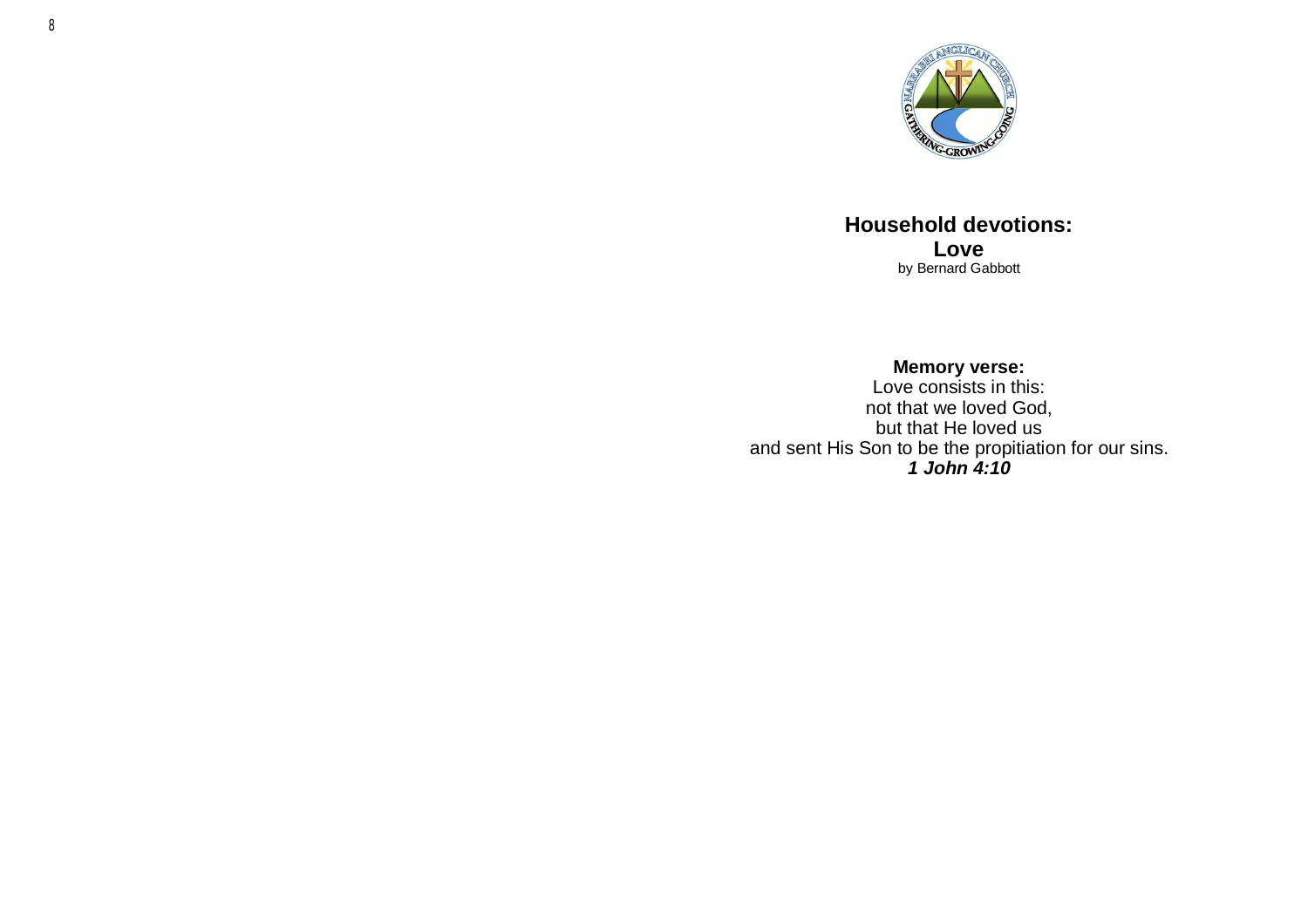#### **Week 1: God 's love for us**

Day 1

- Read 1 John 4:7-12
- Where does love come from?
- How is this love seen?

## Day 2

- Read 1 John 4:7-12
- If we have experienced this love, what should we do?
- $\bullet$  If we don't do this, what are we?

## Day 3

- Read 1 John 4:13-21
- If God is love, then God's people...?
- . What does love drive out?
- Why do we love?

## Day 4

- Read 1 John 4:13-21
- If you love God can you hate your brother?
- What is the command we have?

# Day 5

- Read 1 John 4:7-21.
- Try to summarise God 's love for us in one sentence...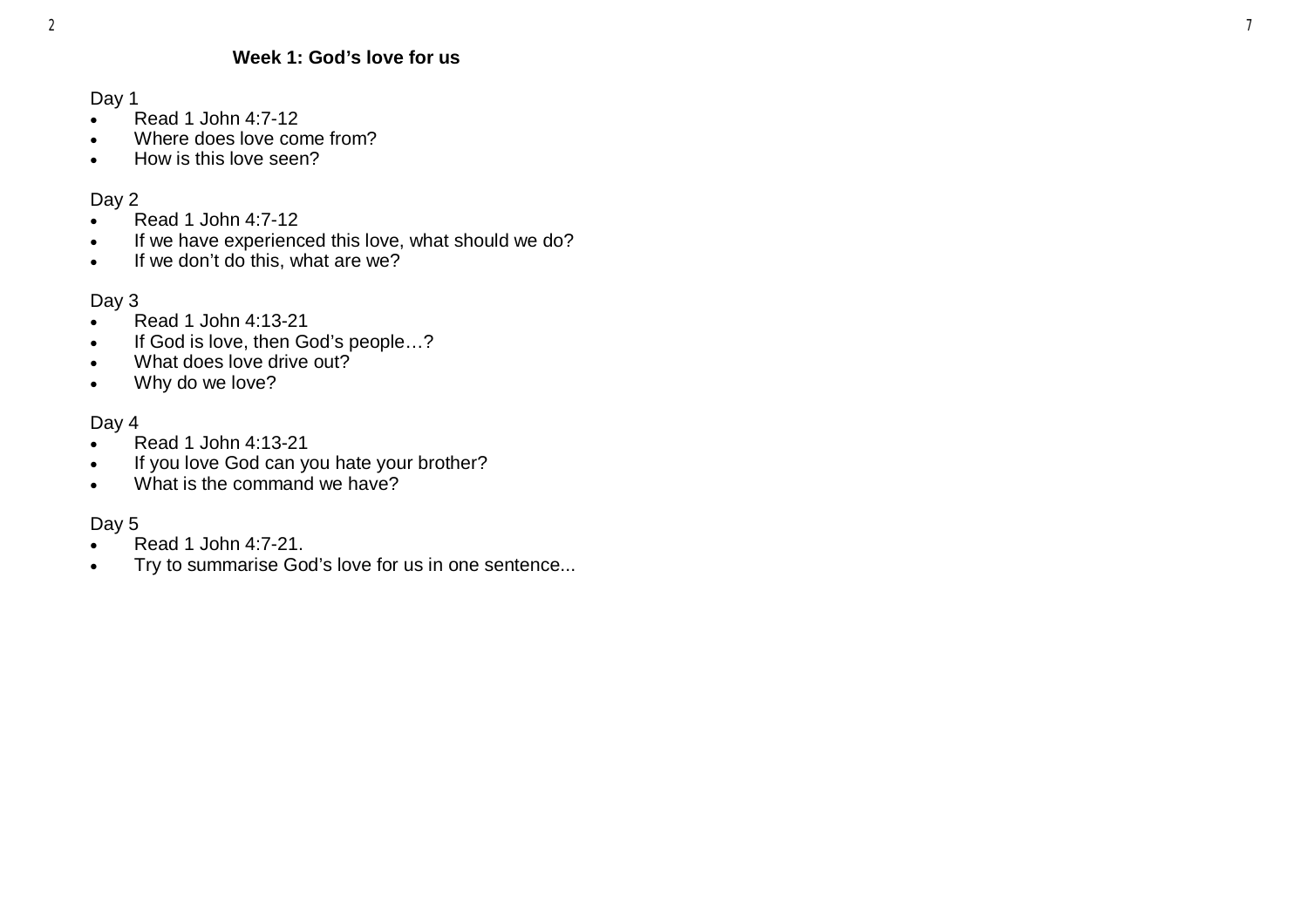Day 1

- Read Deuteronomy 6:1-3
- How do you 'fear' God?

#### Day 2

- Read Deuteronomy 6:4-9
- Who is God?
- What is the command for God 's people?
- Who is this for?

#### Day 3

- Read Deuteronomy 6:10-19
- When God 's people enter the land, what must they not do?
- What must God 's people remember?

#### Day 4

- Read Deuteronomy 6:20-25
- Who might ask God 's people a question —and what question?
- What is the answer?
- What is the outcome?

#### Day 5

- Read Deuteronomy 6:1 -25
- Try to summarise our love for God in one sentence...